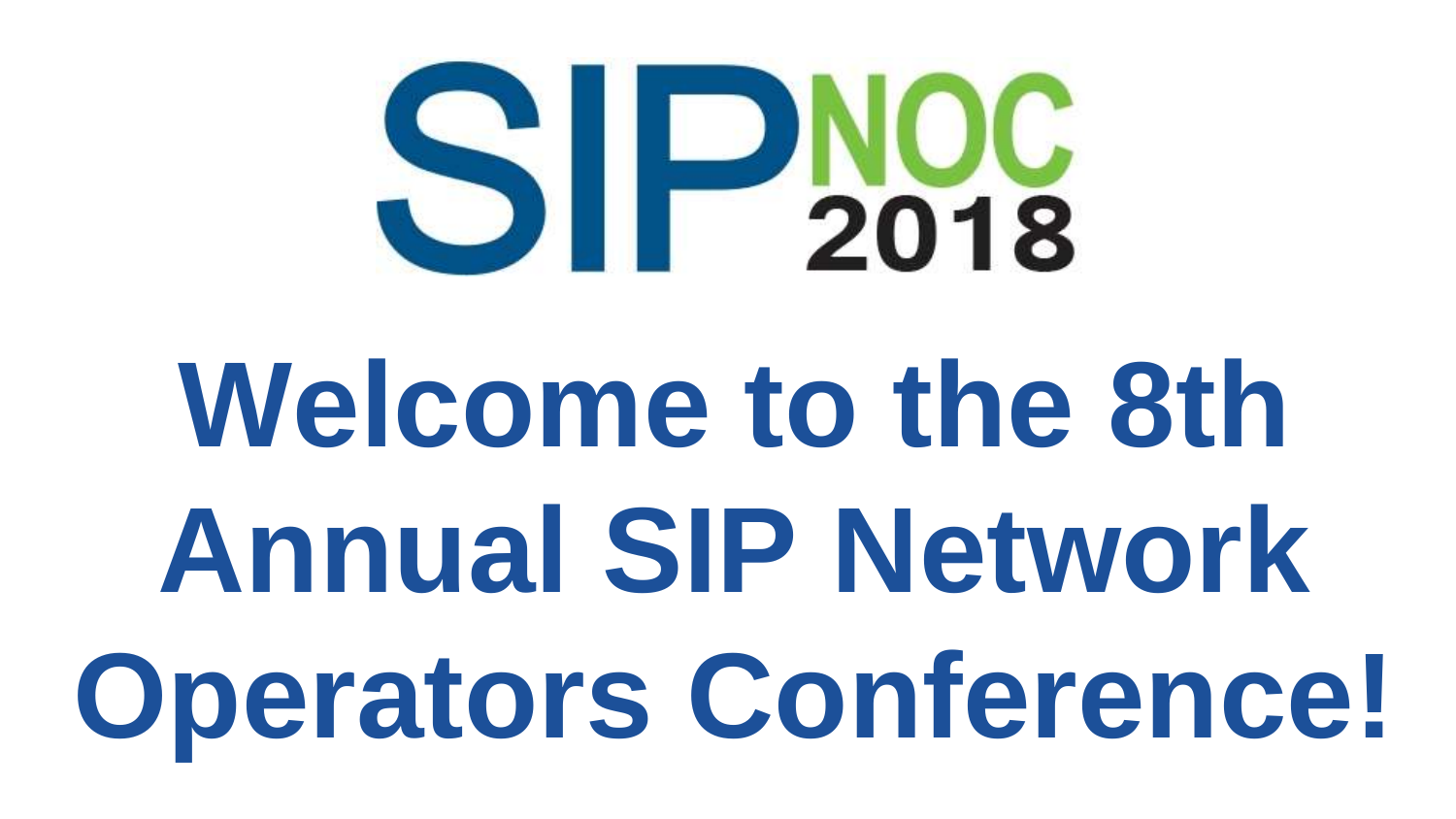

### **SIP Forum Overview and SIPNOC 2018 Housekeeping**

#### **Marc Robins SIP Forum President and Managing Director**

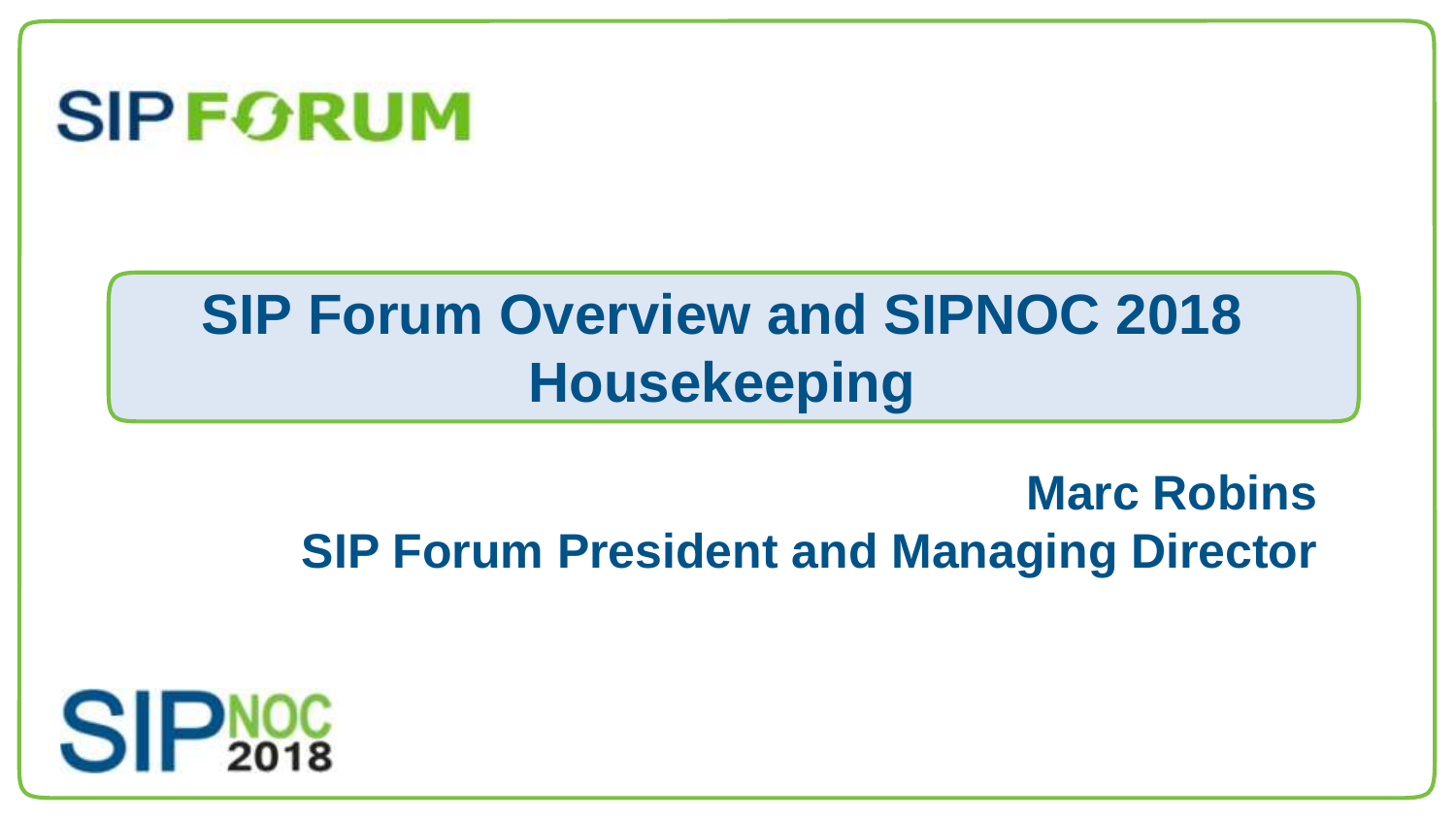### **First Things First**

## WiFi SSID: HyattMTG PW: SIPNOC2018 (not CaSe SenSitivE ;-)

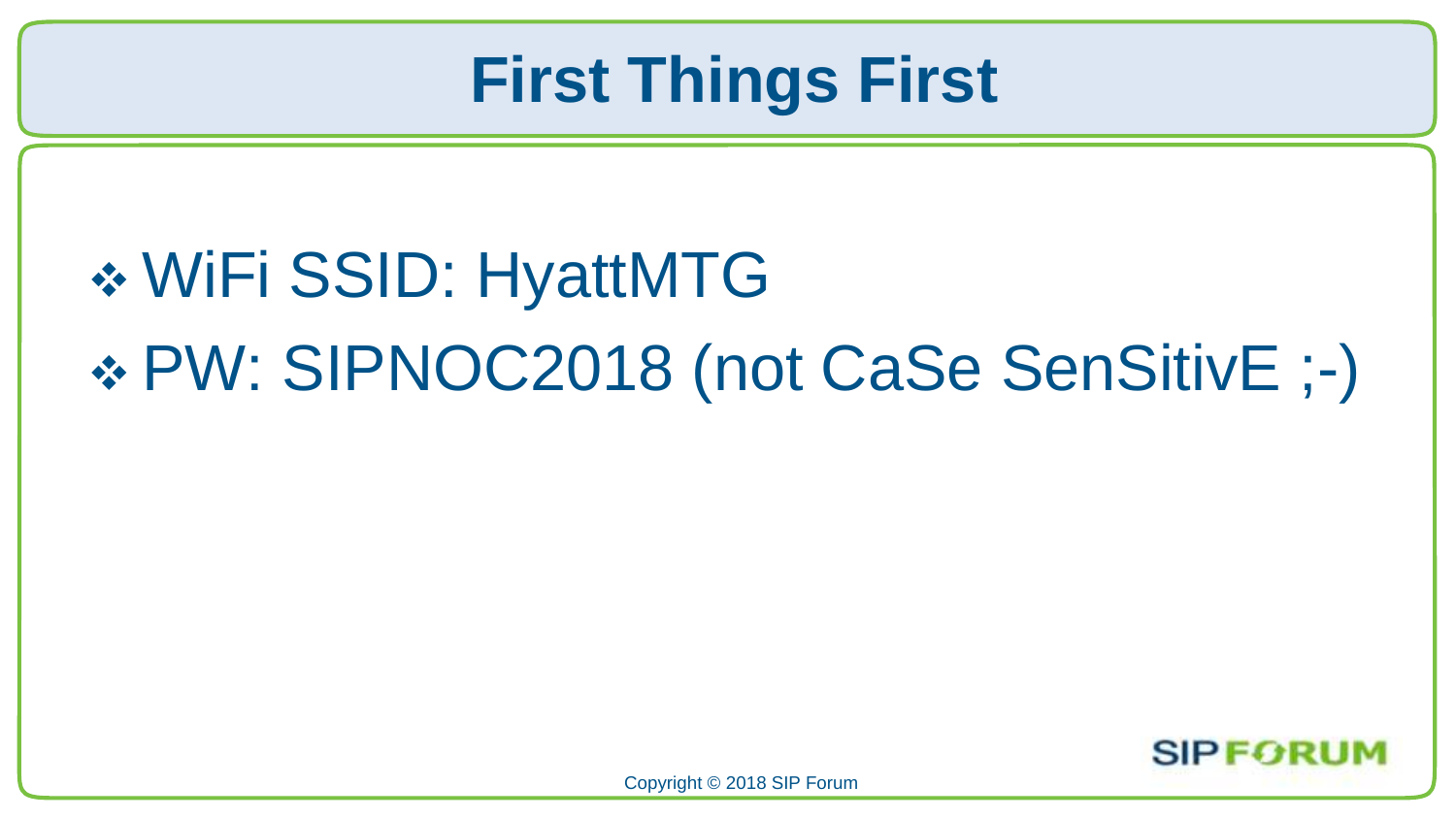## **A Little About the SIP Forum**

- Longest-Running Non-Profit IP Communications Industry Association
- 18+Years Old -- Founded in 2000
- 20K+ Individual Membership
	- $\triangleright$  + Corporate "Full Members" that pay annual dues to support the work of the Forum
	- $\triangleright$  + Academic Institutions and Research Orgs

**SIPFORUM**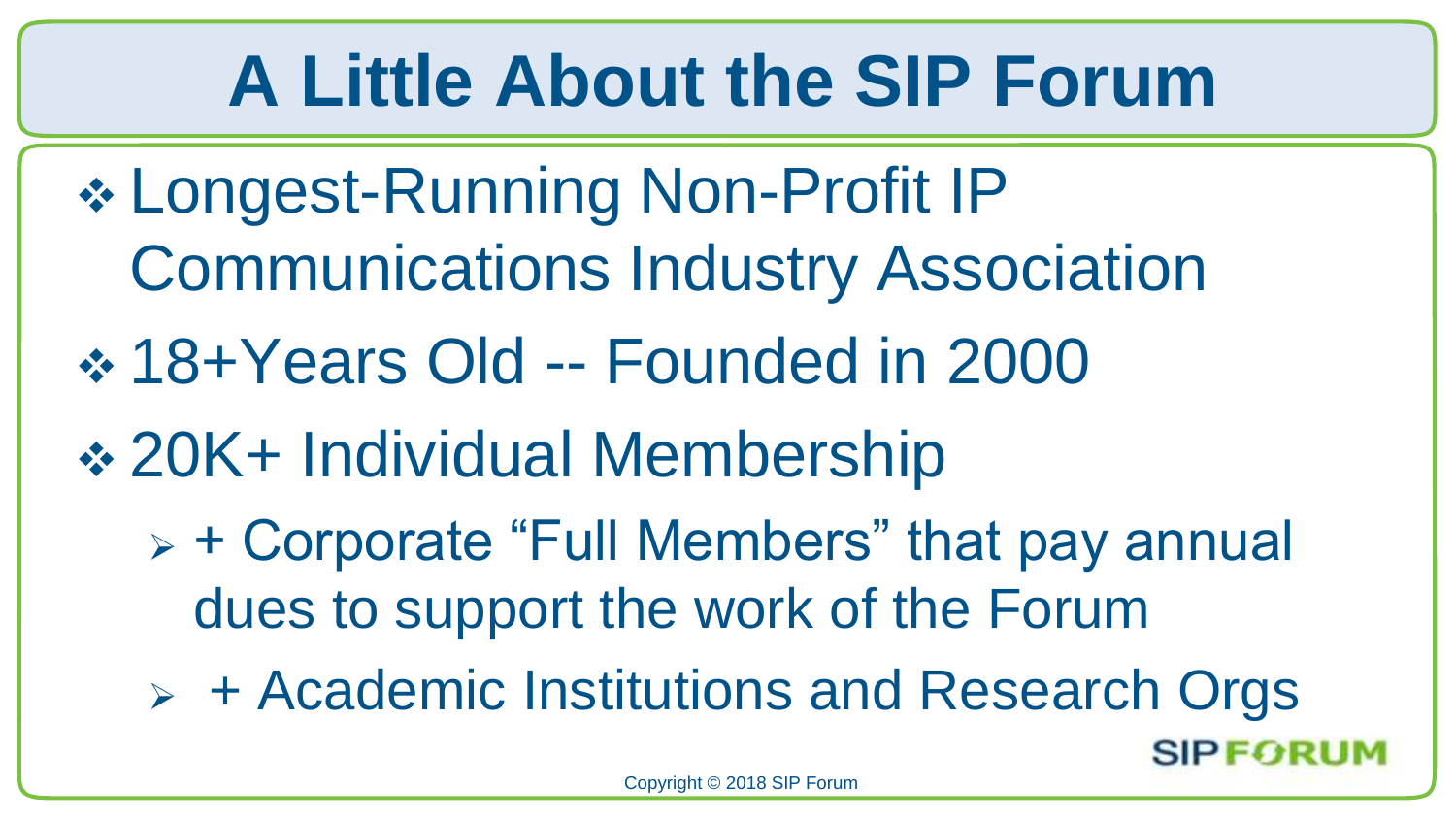### **Value Proposition**

- Provides a global platform for engineers and SIP/IP Communications implementers to help them communicate, learn, and interoperate
- Fully Open Participation, No Paywalls to Access Ratified Specifications and Recommendations
- Consensus-driven approach to problem solving
- Partners with SDOs when new RFCs/Standards are required to fix stuff or to gain input on work in progress
- Serves as a Technical Advisory body to various governmental regulatory agencies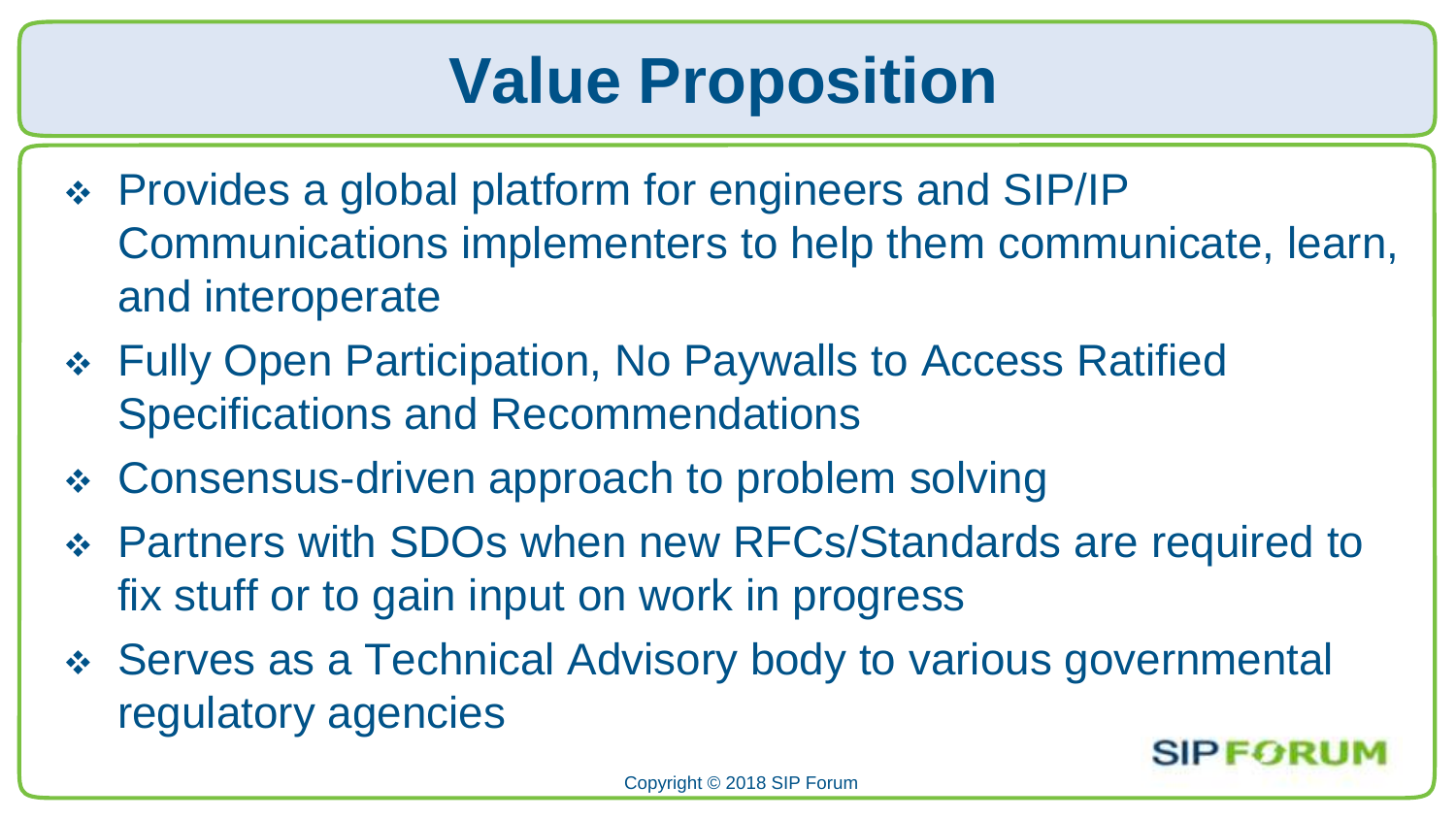### **SIP Forum Activities**

- Runs a variety of technical Working Groups and Task Groups (SIPconnect, NNI Task Force, etc.)
- Runs Certification Testing Programs to certify compliance to published specs (i.e., SIPconnect)
- Produces Interop Testing Events to help foster interoperability (i.e., SIPit)
- Produces workshops and industry conferences (i.e., SIPNOC)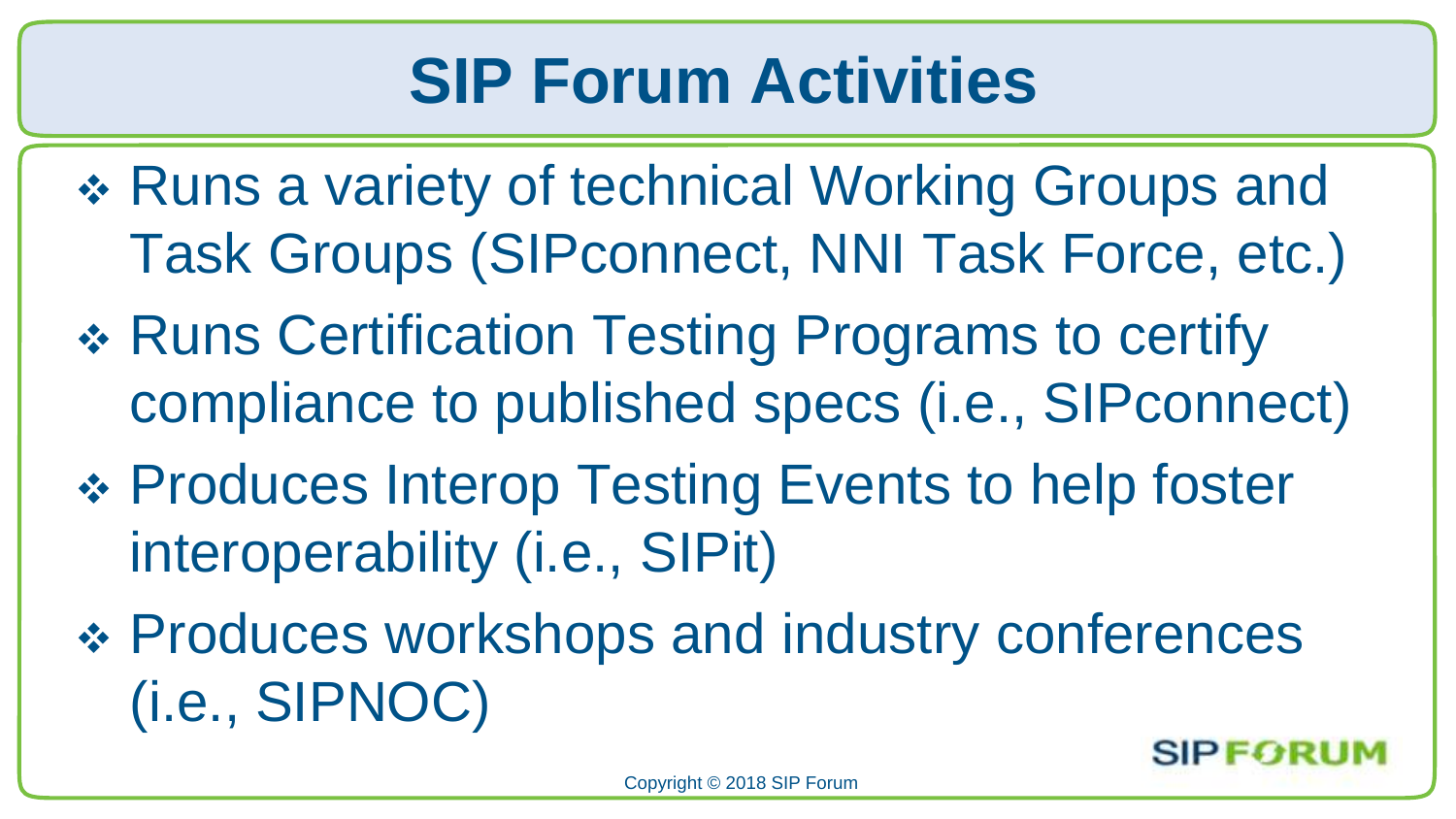### **Get Involved in the Work!**

\* NNI Task Force Mailing List Signup:

<http://mail.sipforum.org/mailman/listinfo/nni>

### **❖ Sign up for other TG lists:**

 [https://www.sipforum.org/activities/mailing-list](https://www.sipforum.org/activities/mailing-list-overview-and-sign-up/)[overview-and-sign-up/](https://www.sipforum.org/activities/mailing-list-overview-and-sign-up/)

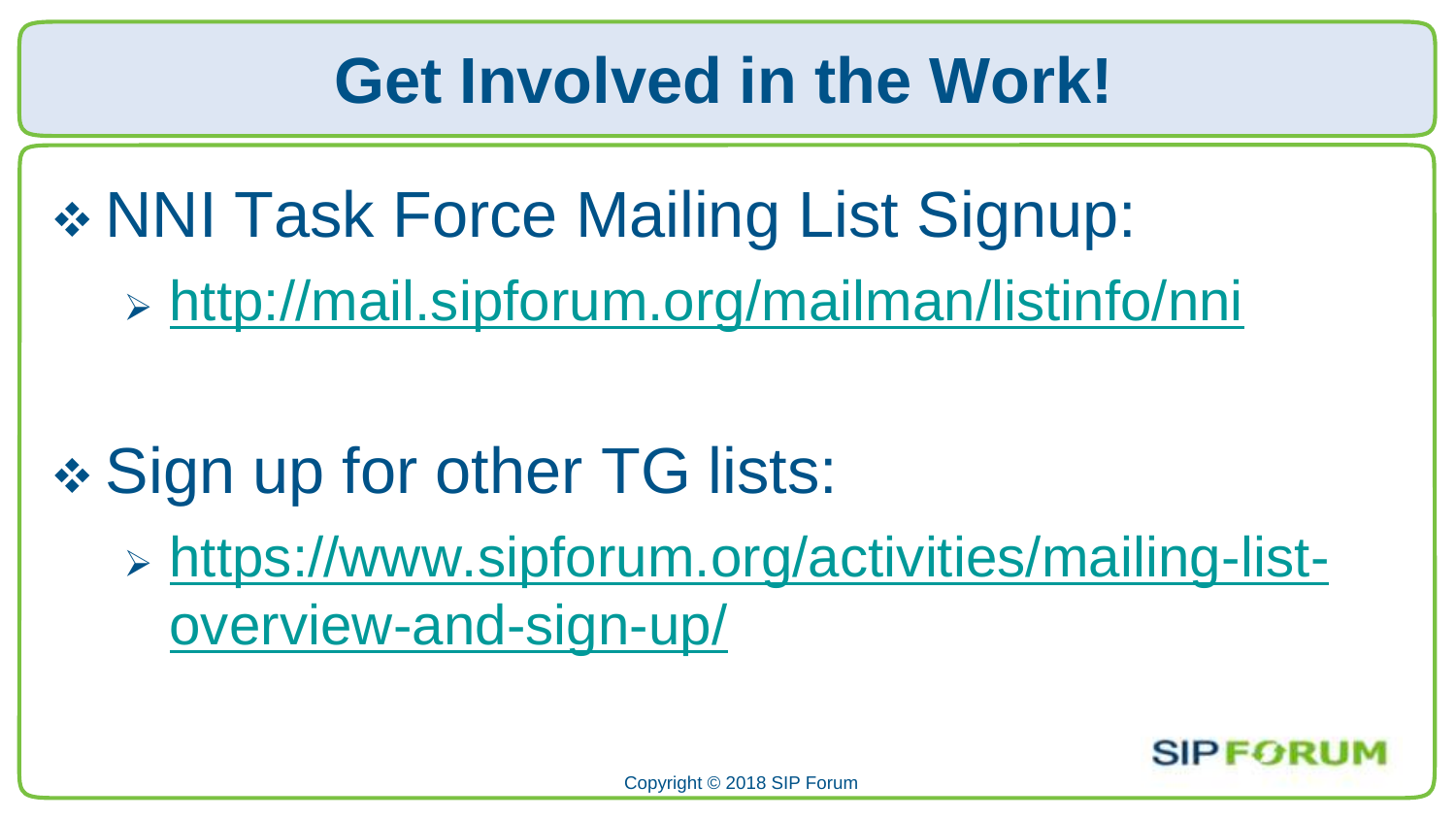## **SIP FORUM** Full Member Companies

(as of 12-01-2018)

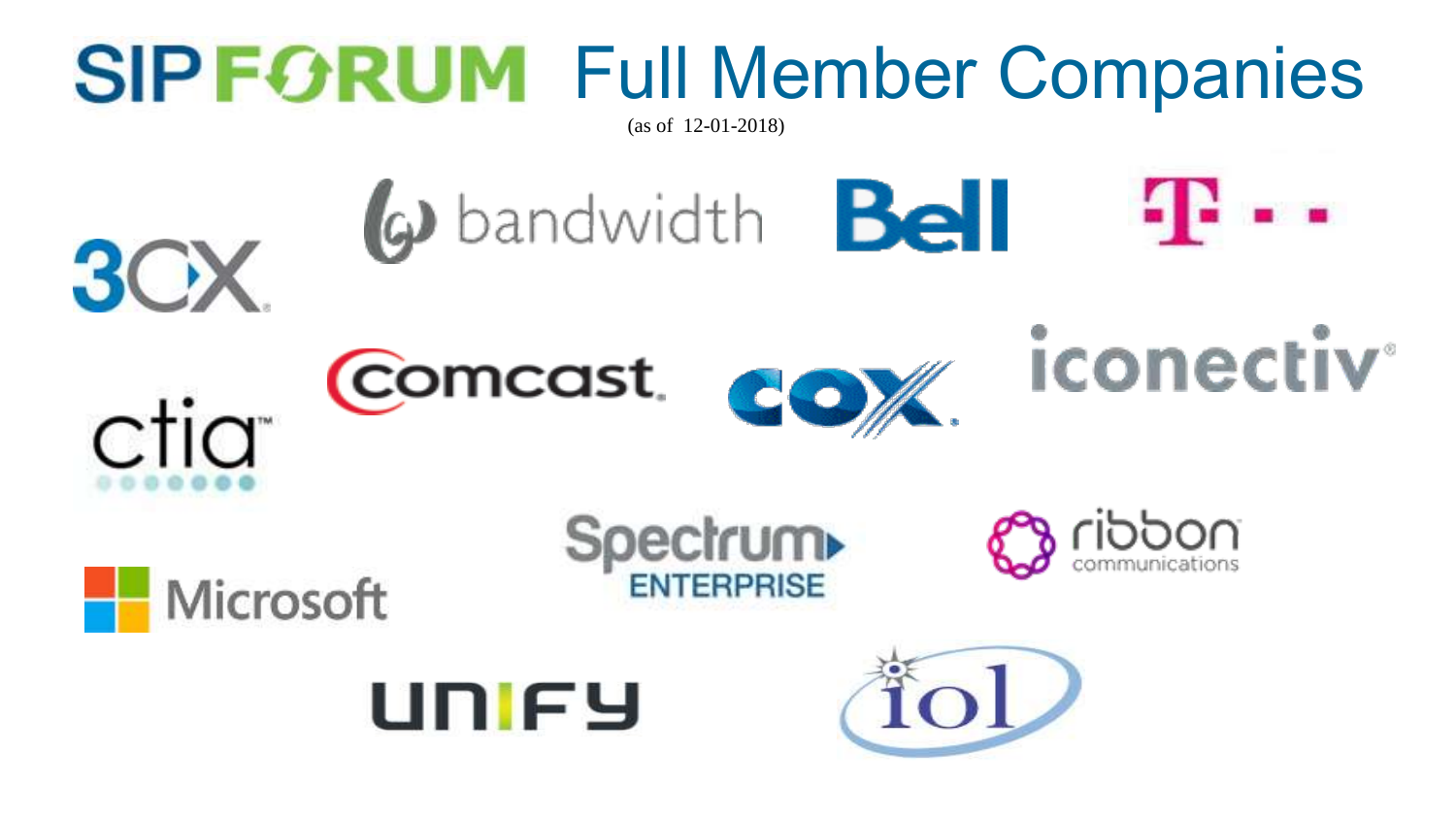### **SIP Forum Academic/Institutional Members**

#### **Columbia University:**



The Fu Foundation **School of Engineering & Applied Science** 



Fraunhofer Institute for Open **Communication Systems** 











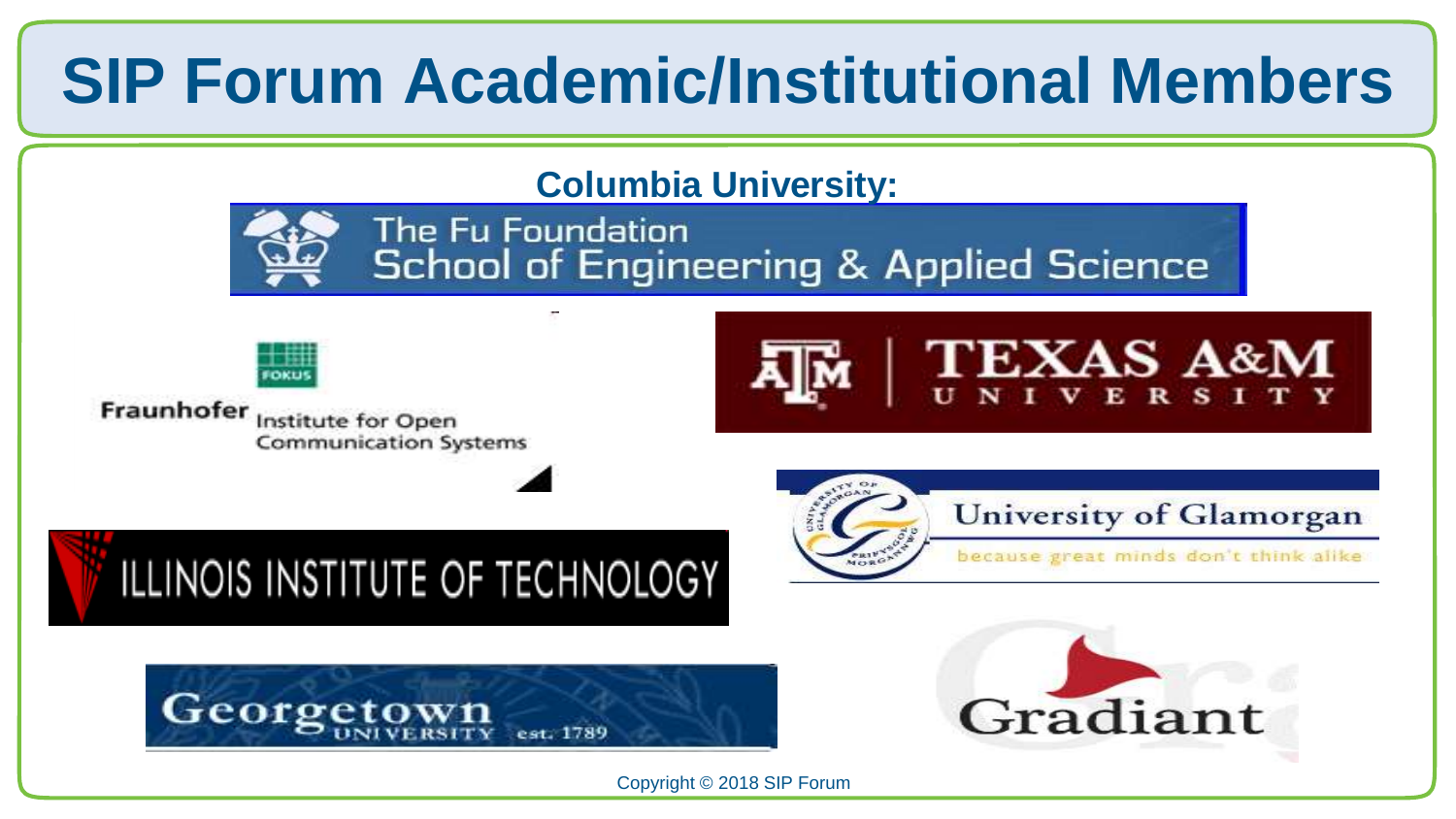### **Hat Tip to the SIP Forum Board of Directors**

- Richard Shockey, Shockey Consulting and Chairman of the Board
- Victor Pascual-Avila, Genaker
- Mary Barnes, iconectiv
- Martin Dolly, AT&T
- **❖** Andrew Hutton, Unify
- Robert Kinder, Cox Communications
- ◆ Russ Penar, Microsoft
- Gary Richenaker, iconectiv
- ◆ Marc Robins, President and Managing Director
- Greg Rogers, Bandwidth Inc.
- Gernot Scheichl, Ribbon Communications
- Chris Wendt, Comcast



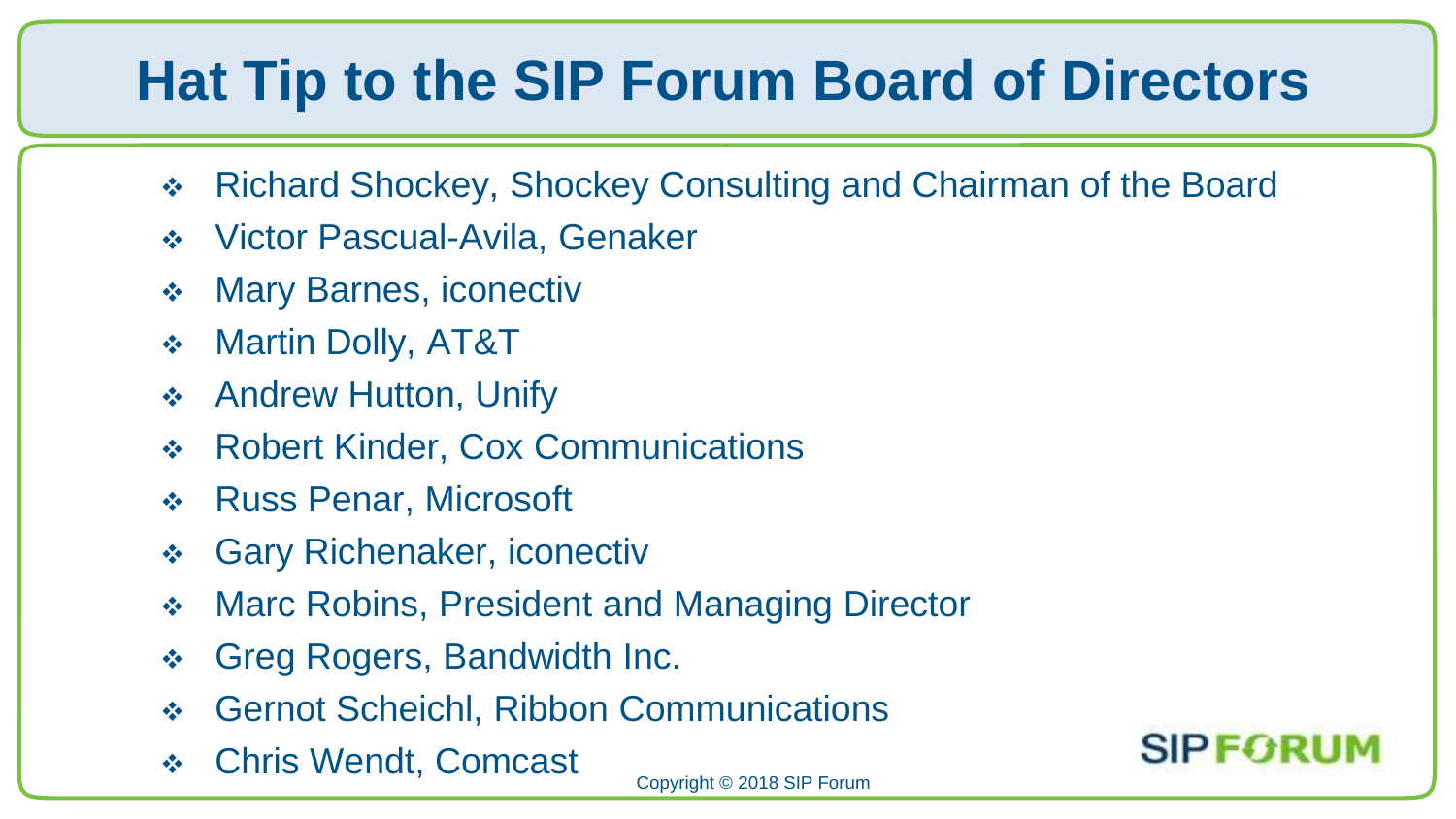## **The SIPNOC Mantra**

- Content Rules
- \* No Media Policy
- All Content runs through a PC-Vetted Gauntlet
- \* The Community Drives the Conversation
- Shared Challenges Shared Solutions
- Effective Collaboration Helps Everyone and Grows the Entire Industry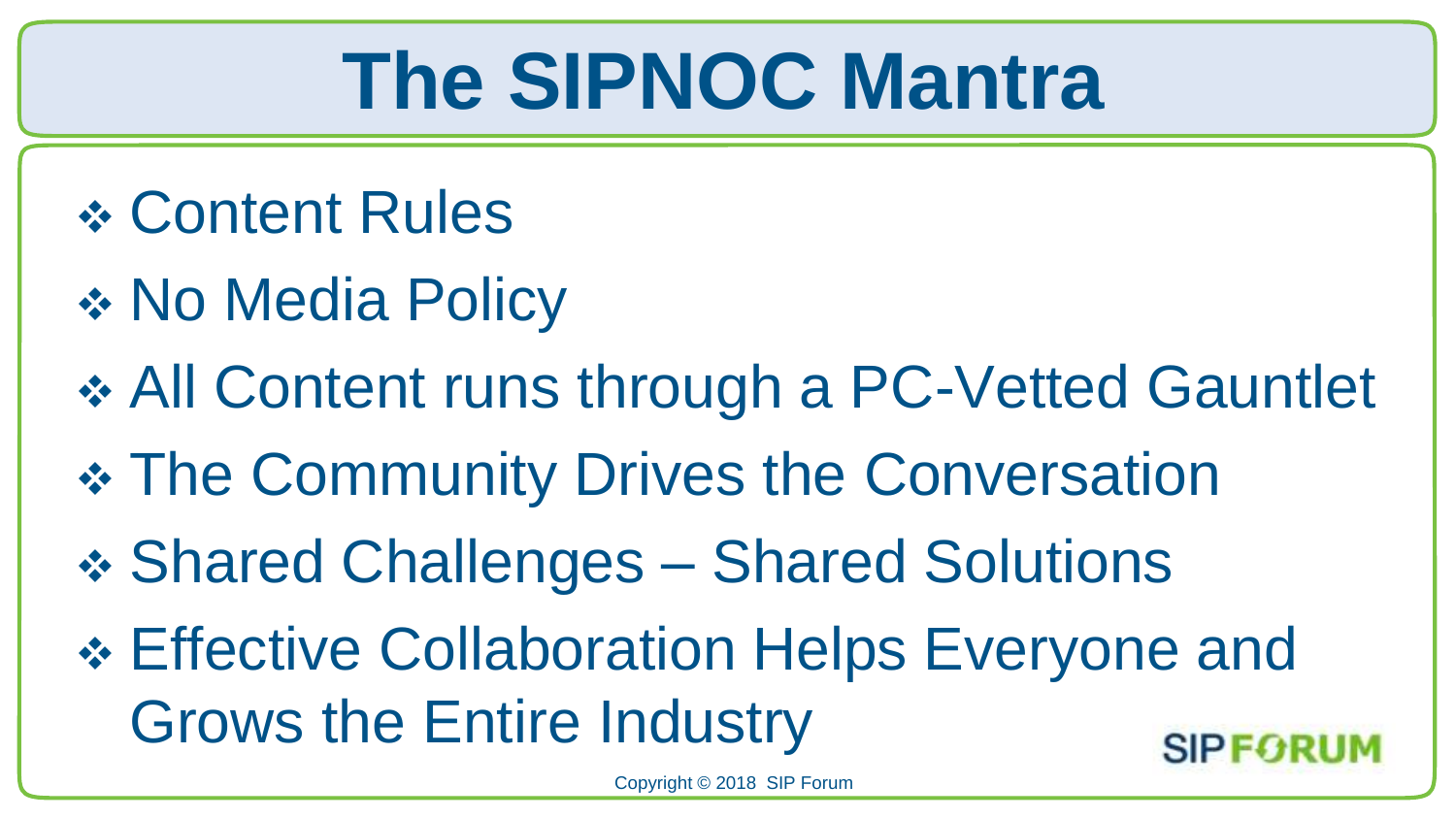#### **Hat Tip to the SIPNOC 2018 Program Committee**

- Mary Barnes, iconectiv
- **❖ Andy Hutton, Unify**
- Robert Kinder, Cox Communications
- Gary Richenaker, iconectiv
- Marc Robins, Program Chair, SIP Forum
- \* Yolanda Ruiz, Telefonica
- Richard Shockey, SIP Forum

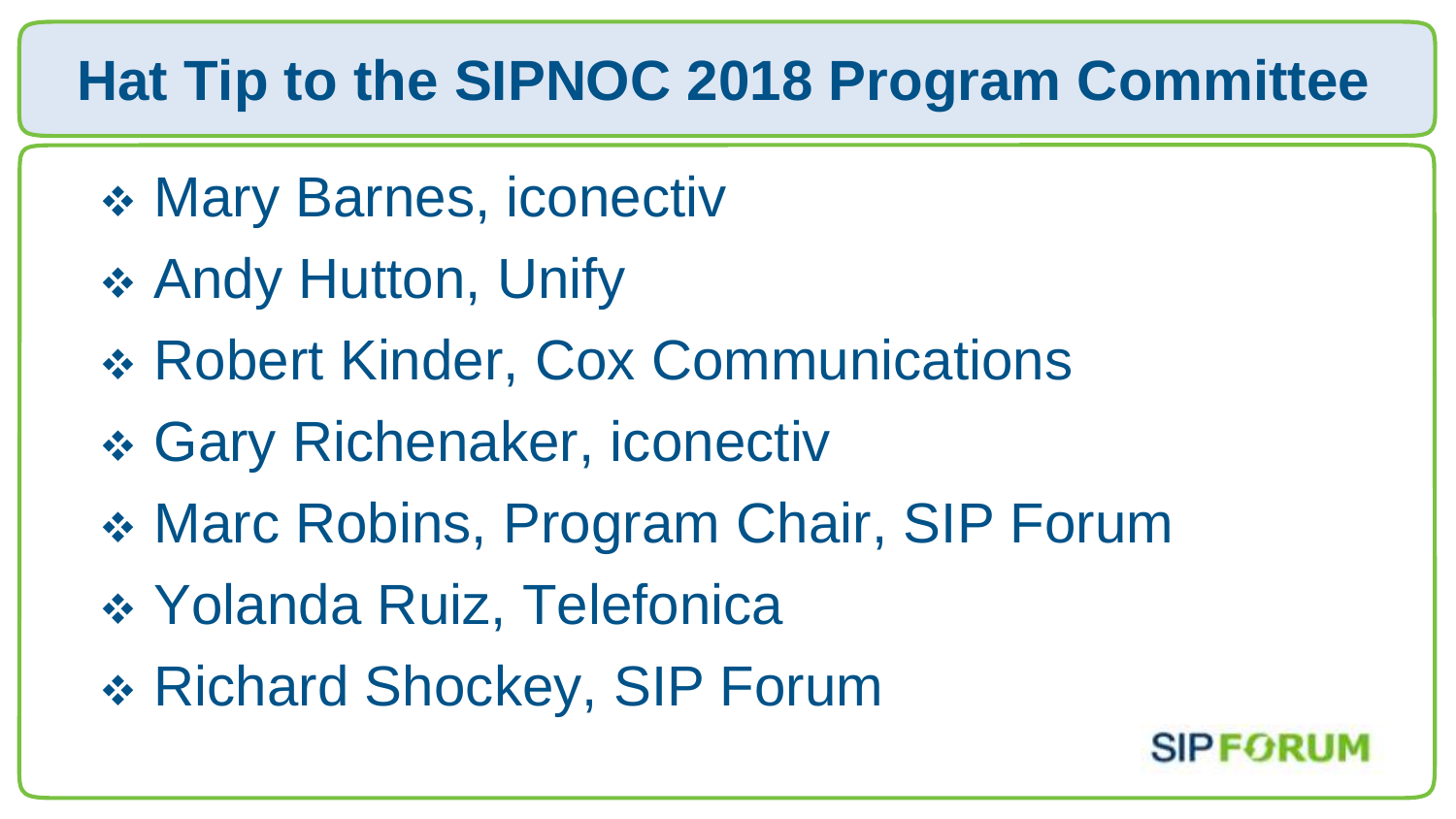### **A Huge Thank You to Our Sponsors!**

Diamond Sponsor



Platinum Sponsor



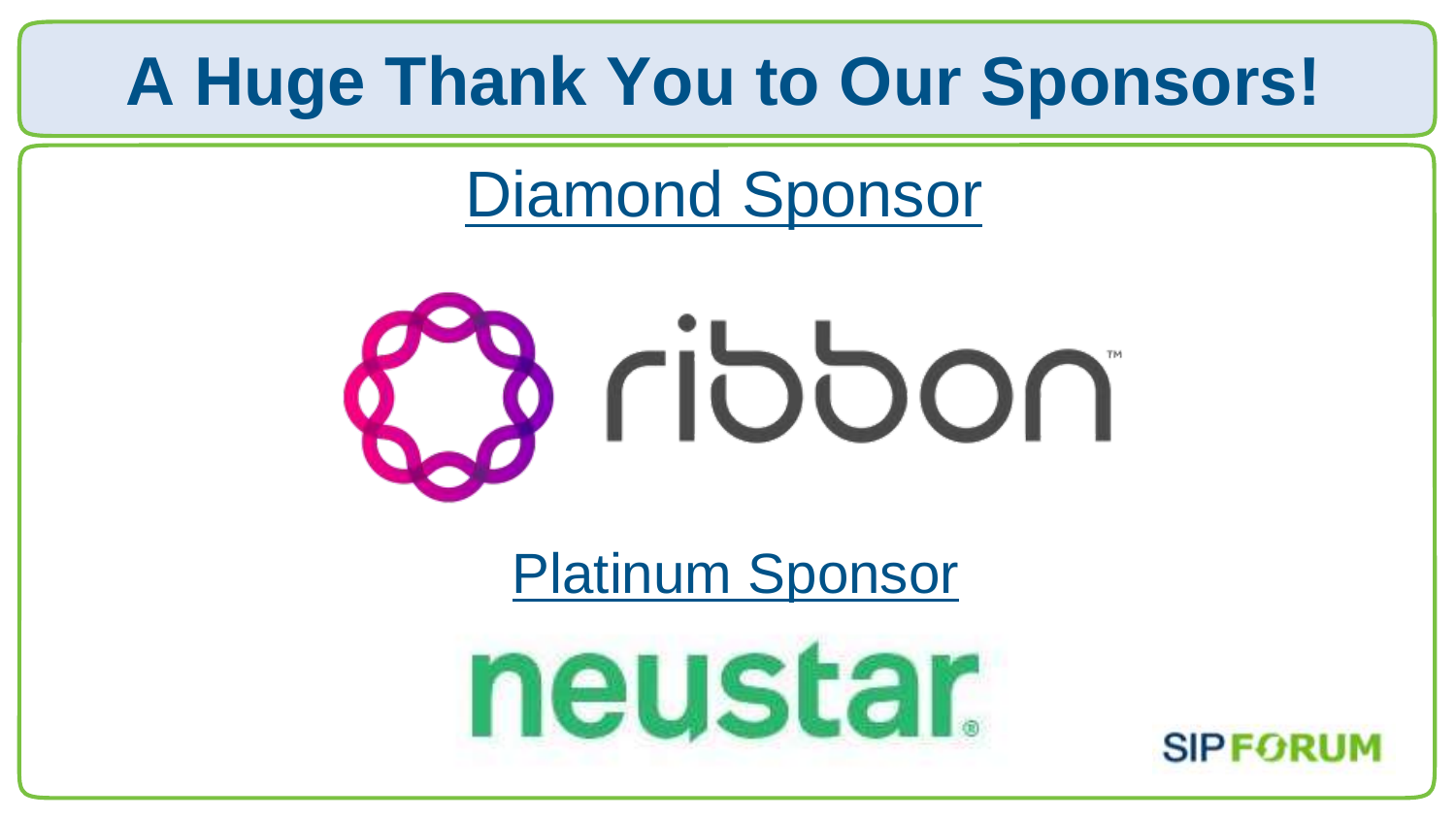### **Thank You to Our Sponsors, Con't**











metaswitch





One Connection - A World of Opportunities





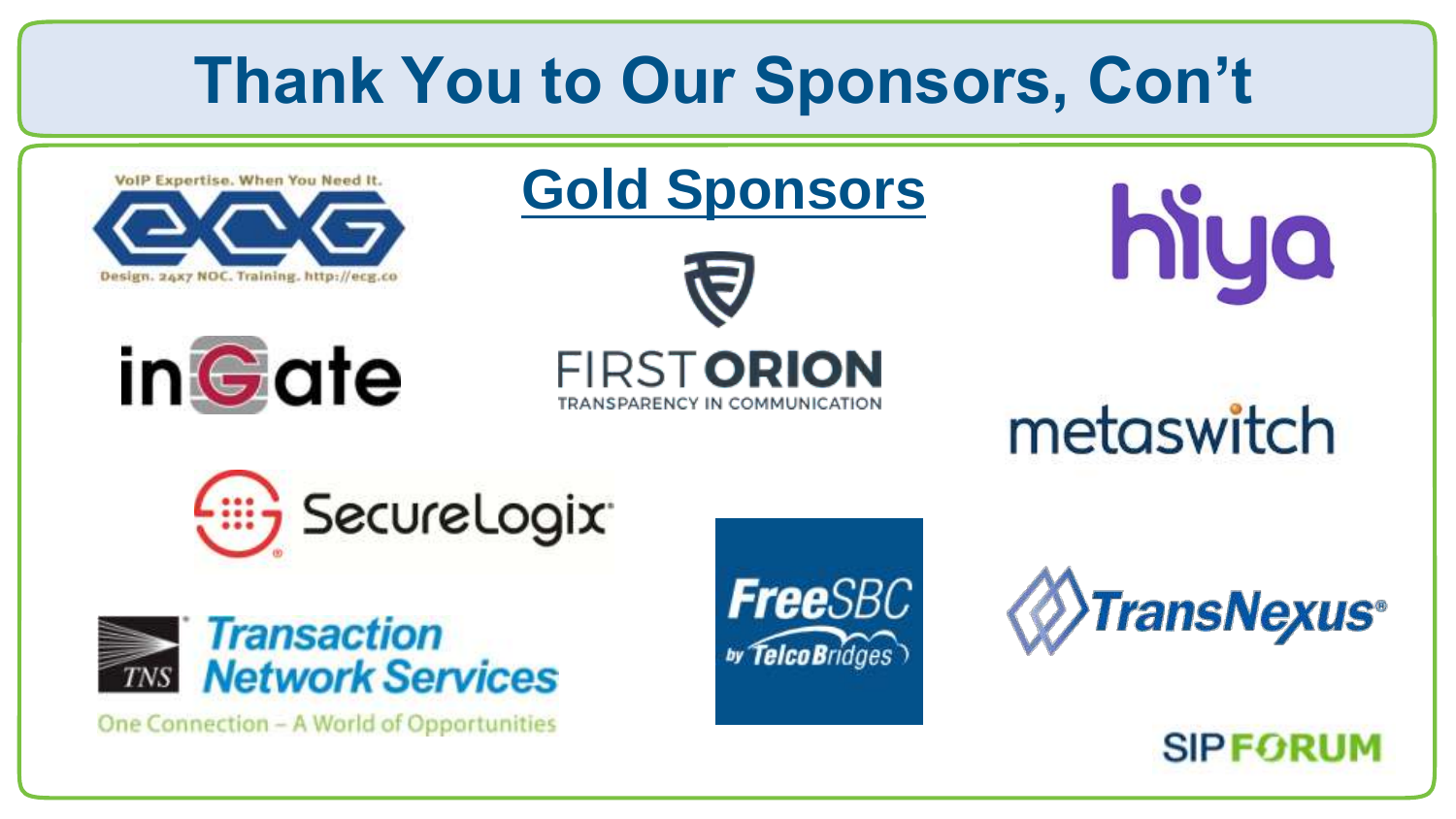### **Thank You To Our Sponsors, Con't**

#### **Association Sponsor**



#### **Lanyard Sponsor**



**Welcome Reception Sponsor**



#### **Beer and Gear Networking Reception Sponsor**

### neustar.

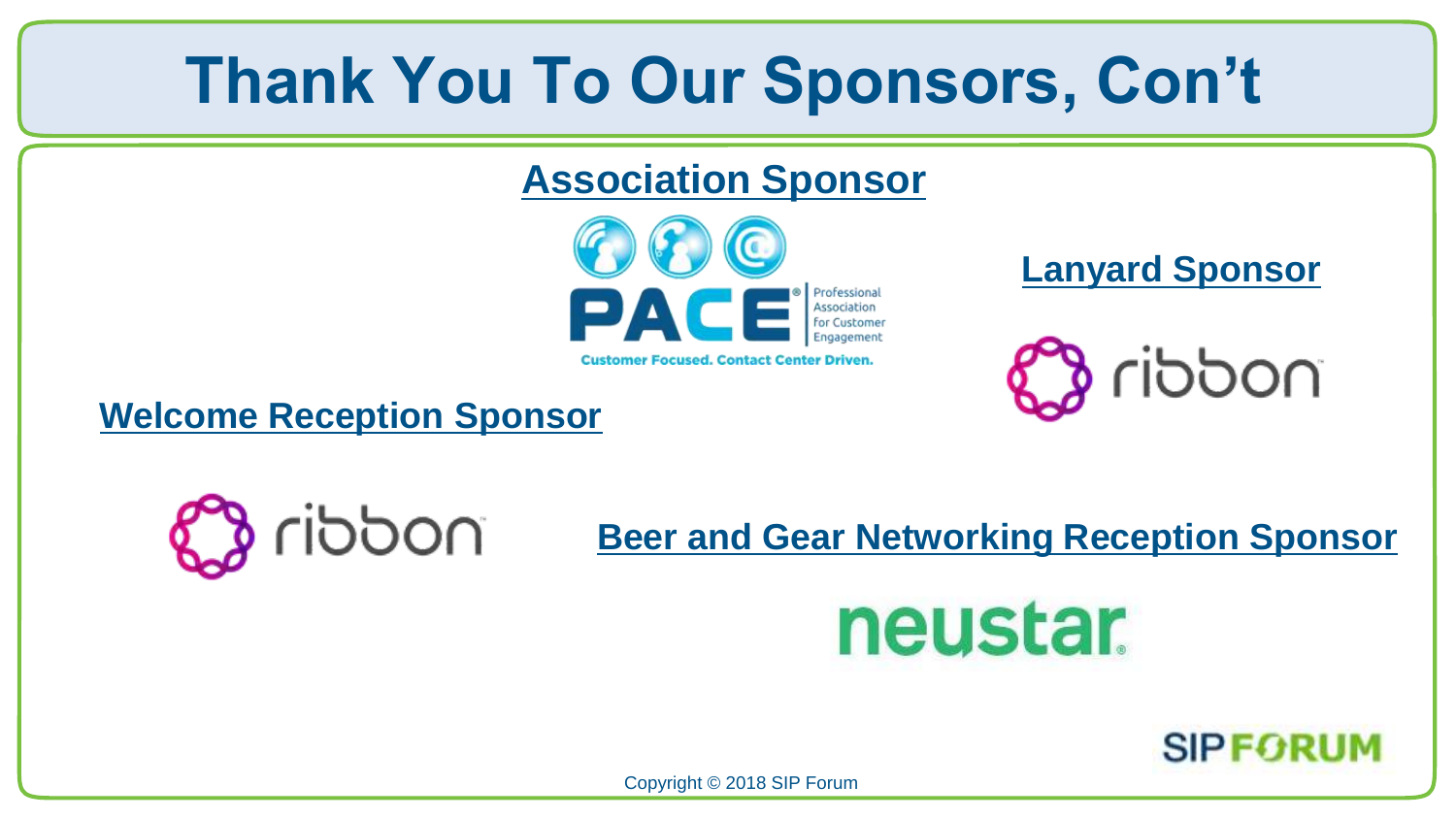## **SIPNOC 2018 Housekeeping Notes**

- Continuous Refreshments Available in the Foyer Right outside the Conference Room
- Tonight's 7:30pm "Beer and Gear" Networking Reception includes Drinks and Dinner
- BoF meetings:
	- Call Centers/TN-POP at 7:30-8:30 in Cirrus Ballroom
	- Green Checkmarks and Other Displays at 8:30-9:30 in Layton
	- SIP Trunking Commoditization at 9:30-10:30pm in Cirrus Ballroom
- All Presentations will be posted to the SIP Forum website next week – notice will be sent to attendee mailing list when available Copyright © 2018 SIP Forum